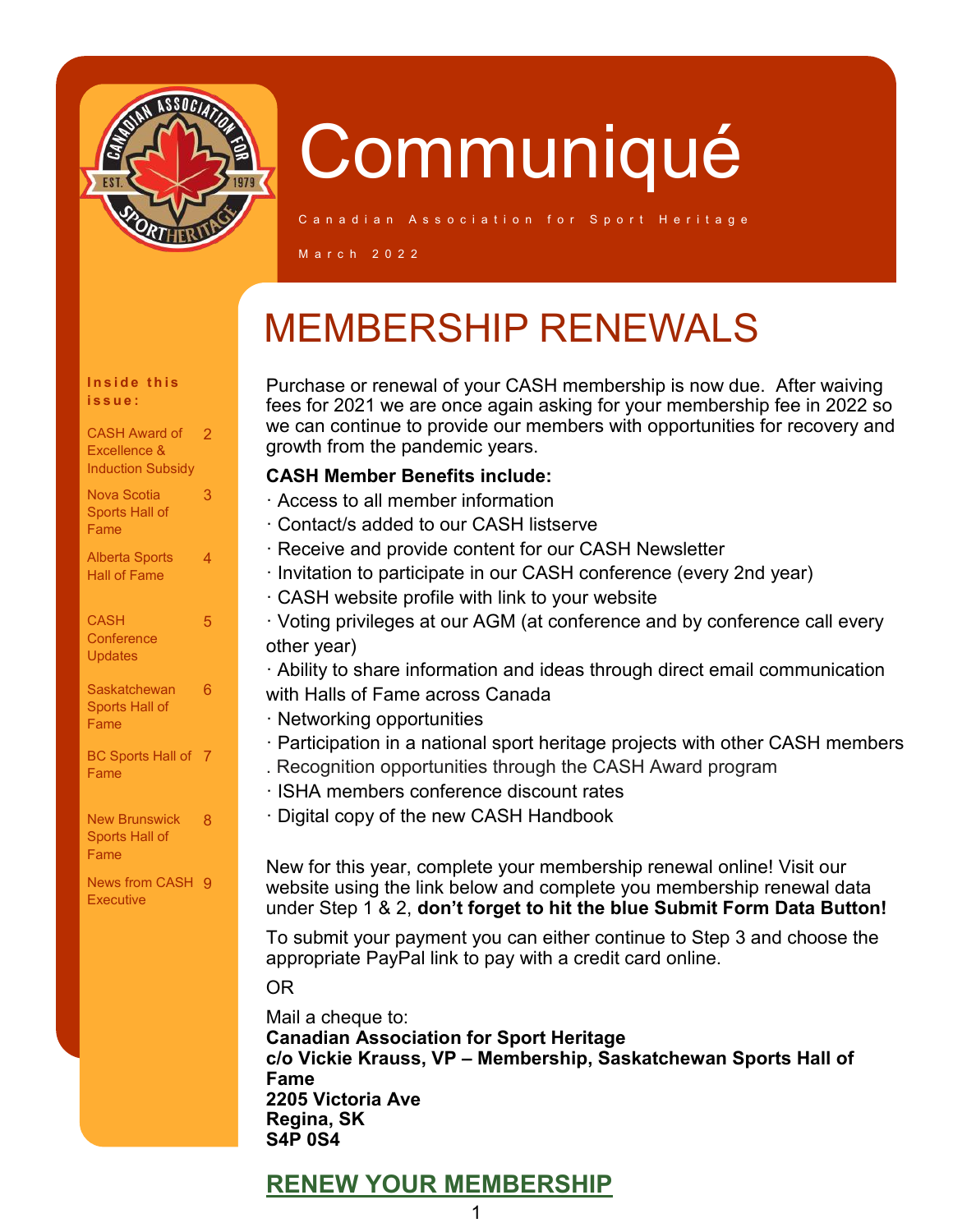

Canadian Association for Sport Heritage

M a r c h 2 0 2 2

### CASH AWARD OF EXCELLENCE

The Canadian Association for Sport Heritage has established an Award of Excellence to recognize and celebrate the achievements of our members.

What projects are eligible? There are four broad categories for the CASH Award of Excellence: Museum, Events, Communication, and Collection.

Any organizational member of CASH can submit one entry. In 2022 one overall award across all four categories will be given out with the possibility of expanding the number of awards in future years. Eligible projects must have been completed between January 1 and December 31, 2021.

### **The submission deadline is May 4, 2022.**

To learn more about the award or download an application form, **[visit our website.](https://www.canadiansportheritage.com/award-of-excellence)**

## INDUCTION CEREMONY ADVERTISING SUBSIDY PROGRAM

This initiative was established as a benefit of membership in CASH and as a way in which to promote your affiliation with our national association. For those CASH members who produce a publication in conjunction with their Induction Ceremonies, you are eligible to receive a \$50 subsidy towards an advertisement in your publication. In order to access these funds you must send a letter of request to the Treasurer in advance of your publication date. There are a limited number of these grants available, so get your request in as early as possible.

### **CONTACT: Diane Imrie, CASH Treasurer**

c/o Northwestern Ontario Sports Hall of Fame 219 May St S Thunder Bay ON P7E 1B5 Phone (807) 622-2852 \ fax (807) 622-2736

Email: [nwosport@tbaytel.net](mailto:nwosport@tbaytel.net)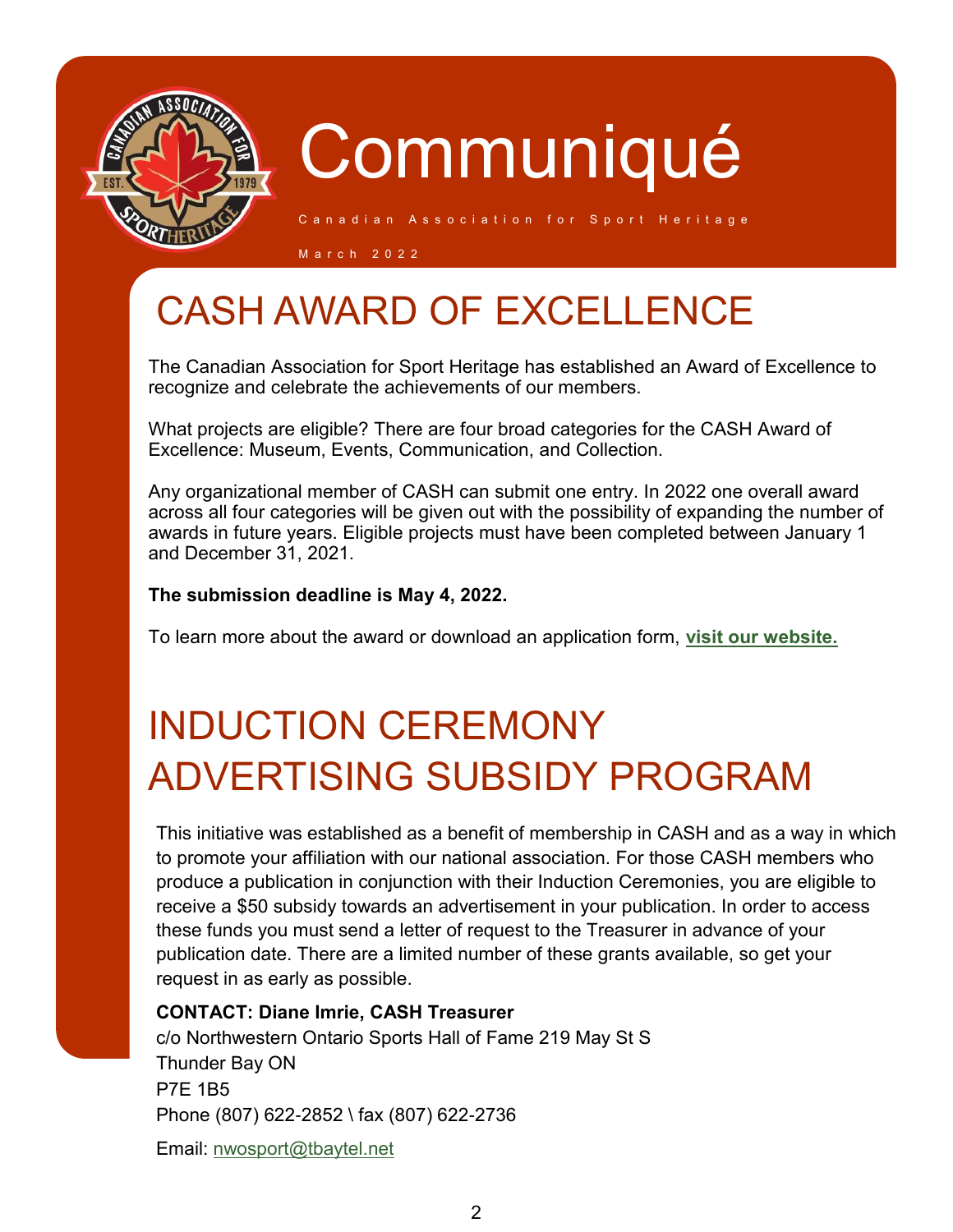

iation for Sport Heritage

M a r c h 2 0 2 2

### Nova Scotia Sport Hall of Fame



The Nova Scotia Sport Hall of Fame (NSSHF) was pleased to offer another virtual Hero Chat as part of its Future Hall of Famers Education Program.

In honour of Black History Month, the NSSHF hosted a chat with Hall of Fame inductee and varsity basketball legend Ted Upshaw on Wednesday, February 23. Hero Chats are great opportunities for students to interact with Nova Scotia sport heroes like Ted, who excelled at sport and in his career with the RCMP, overcoming challenges to achieve firsts in both.

The chat was hosted by NSSHF CEO Bruce Rainnie, and registration was free. Teachers collected questions for Ted from their classes prior to the chat, and Bruce used student questions throughout his conversation with Ted. Teachers also received pre- and post-chat activities for use in the classroom.

The full recording of Ted's Hero Chat can be found on the NSSHF YouTube channel here:

[https://www.youtube.com/watch?](https://www.youtube.com/watch?v=XvcxmXEpEPY) [v=XvcxmXEpEPY](https://www.youtube.com/watch?v=XvcxmXEpEPY)

#### **More information on Ted Upshaw:**

Inducted to the Nova Scotia Sport Hall of Fame with the 1977 Acadia Axemen National Championship men's basketball team, Ted Upshaw of Three Mile Plains is also an outstanding individual athlete. He still holds the record at Acadia for the most regular season points (1,563) and field goals (664). He also led the CIAU in scoring AND rebounding in 1981. In post-university life, Ted joined the RCMP and became the first African-Canadian commissioned officer with the force, and the first Black RCMP Inspector.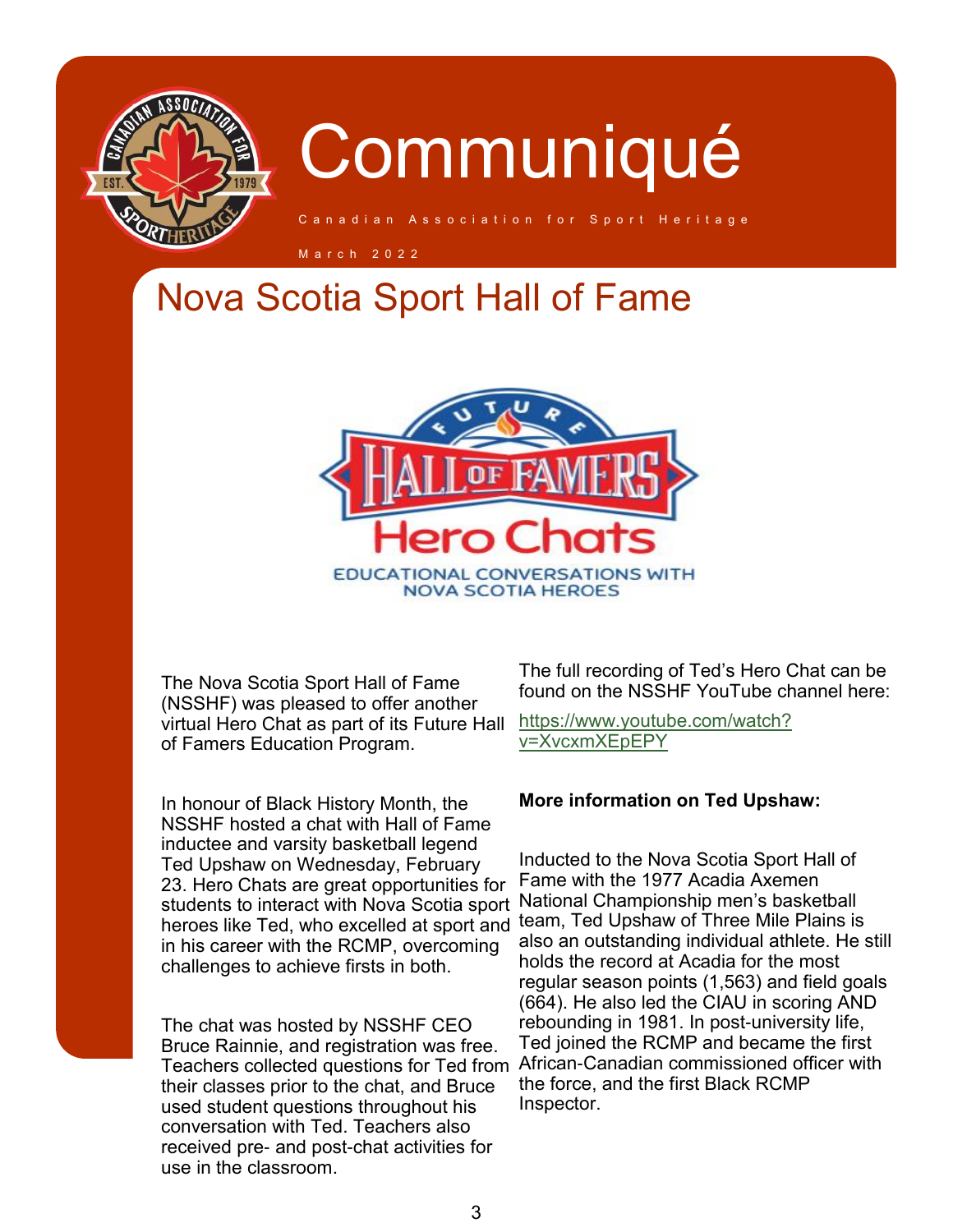

C a n a d i a n Association for Sport Heritage

M a r c h 2 0 2 2

### ALBERTA SPORTS HALL OF FAME

The Hall of Fame Virtual Locker Room is contributed by the Red Deer 2019 Canada Games Legacy Fund. This space has been fully wrapped and fitted with over 17 new spotlights to help give the space a professional stadium feel. We will be fitting in 3 touch screen kiosks for people to access our brand-new Hall of Fame Virtual Locker Room database where museumgoers will be able to learn about our Honoured Members profiles, look at artifacts and watch videos. The database will also be available online through our website in March 2022.





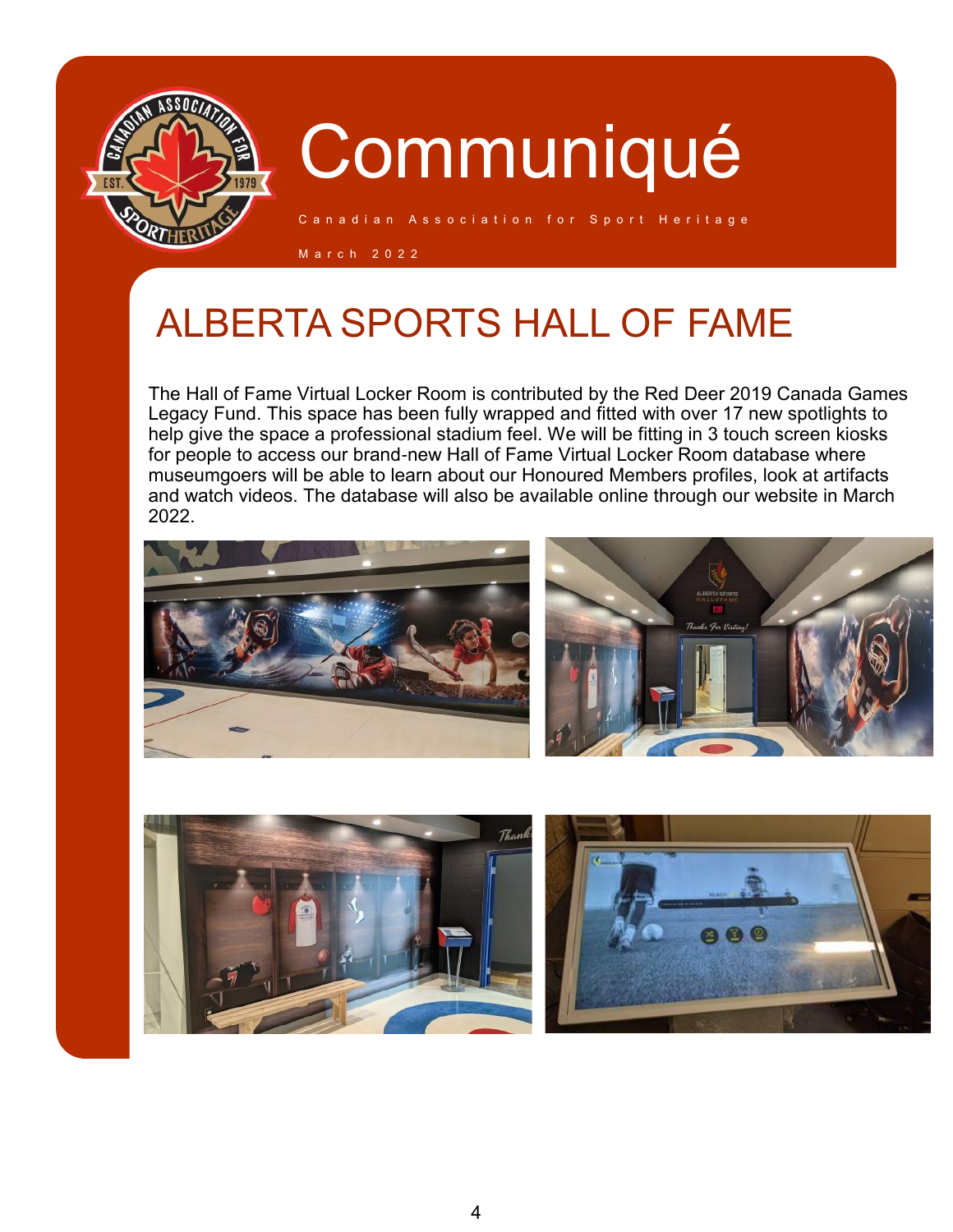

s s o c i a t i o n f o r S p o r t H e r i t a g e

M a r c h 2 0 2 2

## 2022 VIRTUAL CASH CONFERENCE ON JUNE 1, 2022

The International Sport Heritage Association (ISHA) was originally scheduled to host a joint conference with CASH in Toronto during 2022. This conference has been cancelled and the 2022 ISHA Conference will be hosted in Green Bay, Wisconsin by the Green Bay Packers Hall of Fame in the Fall (dates to be confirmed upon release of the NFL schedule). As a benefit of membership, CASH members pay a discounted rate to attend ISHA conferences.

CASH will be hosting a one-day virtual conference and our Annual General Meeting on June 1, 2022. Thank you to everyone who filled out the survey about the topics they'd be interested in, we hope to cover as many of them as we can. Details to follow, but in the meantime make sure to renew your membership so you can attend the CASH conference and AGM!

## CALL FOR PRESENTERS AT CASH VIRTUAL CONFERENCE

CASH is seeking proposals for conference sessions. Do you have a project, story or educational topic that you think would be great for the conference?

If so, send an email to [cansportheritage@gmail.com](mailto:cansportheritage@gmail.com?subject=CASH%20Virtual%20Conference%20Proposal) with the following information:

Name

Institutional affiliation (if applicable)

Proposed topic

Brief description of topic (300 words or less)

Please submit your proposal by **Monday, April 11.**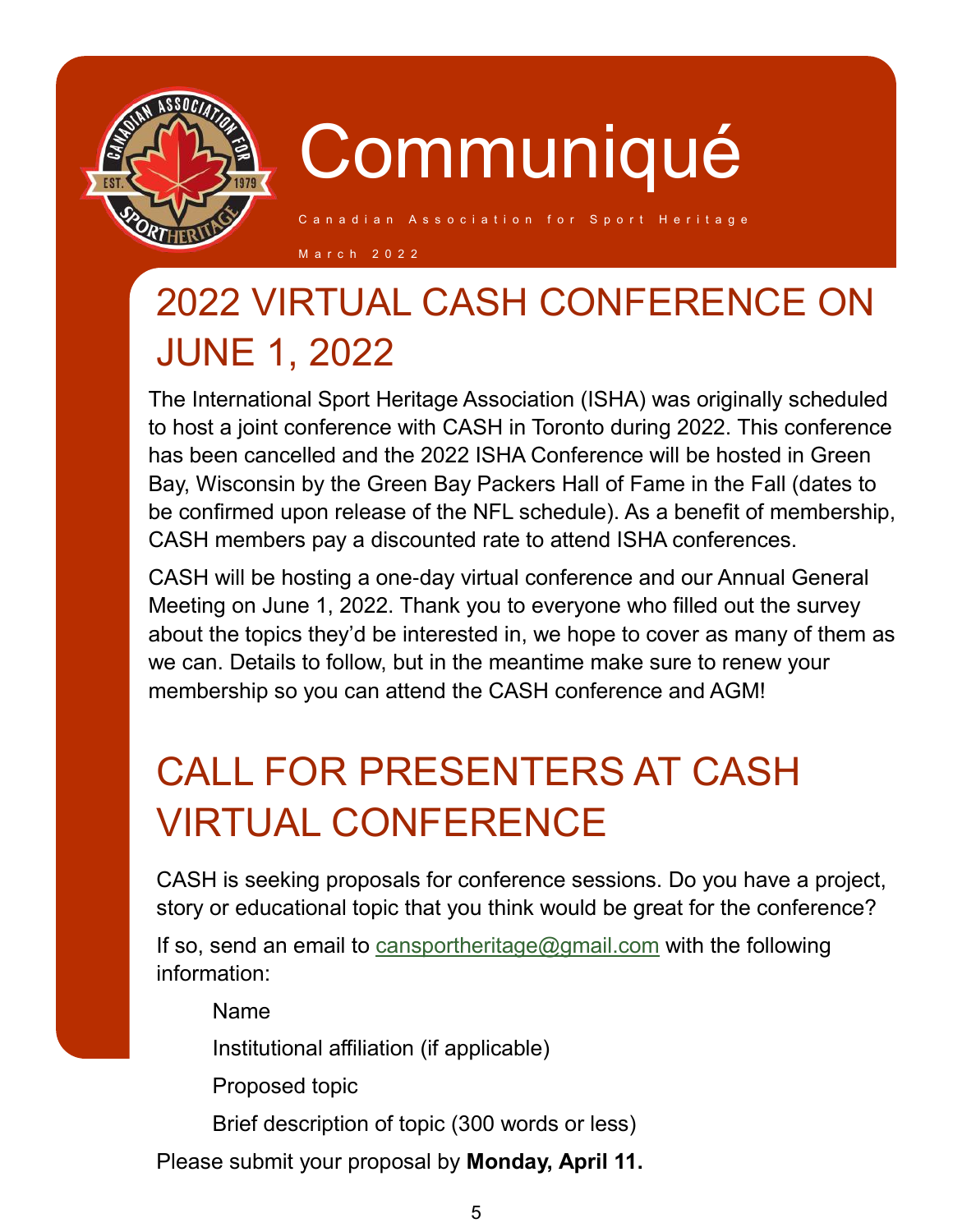

iation for Sport Heritage

M a r c h 2 0 2 2

### SASKATCHEWAN SPORTS HALL OF FAME



The Saskatchewan Sports Hall of Fame (SSHF) had a pair of inductees on hand as part of the opening weekend of the new Frost festival in Regina.

Frost spanned 10 days and featured four hubs across the city. Three-time Olympic gold medal-winning hockey player Colleen Sostorics met the public in the City Square Plaza tent in Victoria Park across the street from the Hall of Fame. Colleen signed autographs and showed off her medals before taking a spin with fans on the outdoor skating rink in the park. Inside, inductee Ted Jaleta was on hand to meet the public and challenge them to games on our sports simulator and the interactive sport challenges in our STEM Galley.

The SSHF has two new exhibits on display. Our current featured exhibit, *Athletic Fashion,* celebrates uniforms and equipment, their look, their evolution, and their place in sporting history. *The Winter Olympics* celebrates Saskatchewan's rich history at the Winter Games and shows off a number of artifacts from our permanent collection.

After seeing our social media posts about *The Winter Olympics* exhibit, the Canadian Sport Centre Saskatchewan and Sask Sport endeavoured to create an eight-page colouring book that included some of the SSHF's facts and information about the province's Winter Olympic history. They have made those colouring books available, free of charge, to any schools who have booked a Virtual Field Trip with the SSHF during the Beijing Winter and Paralympic Games.

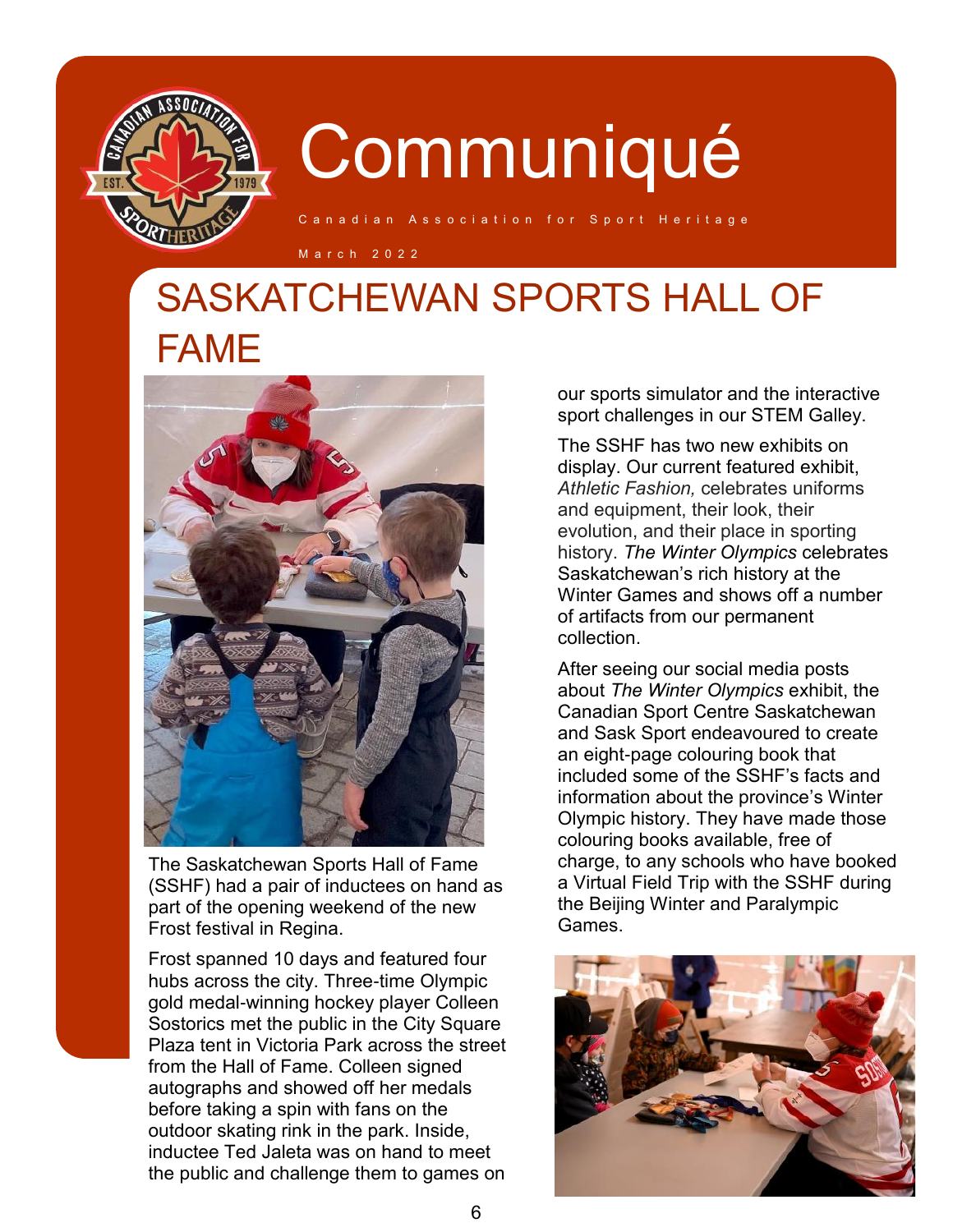

C a n a d i a n Association for Sport Heritage

M a r c h 2 0 2 2

### BC SPORTS HALL OF FAME

### **BC Sports Hall of Fame Announces Class of 2021 Inductees**

After a long wait, in October 2021 the BC Sports Hall of Fame was very pleased to announce its new Class of 2021 inductees. The hope is to

#### **Athlete**

Jason Delesalle – Para Athletics Gerry Gilmore – Field Hockey/ Basketball/Softball Dale Mitchell - Soccer Gino Odjick – Ice Hockey Eli Pasquale - Basketball

### **Builder-Coach**

Judy Broom – Field Hockey David Cox – Sport Psychology Kelly Mann – Multi-Sport

#### **Team**

1961-62 Vancouver Firefighters Men's **Soccer** 

#### **Pioneer**

Gene Kiniski – Wrestling

### **Media**

Karin Larsen

### **W.A.C. Bennett Award**

Ron Jones





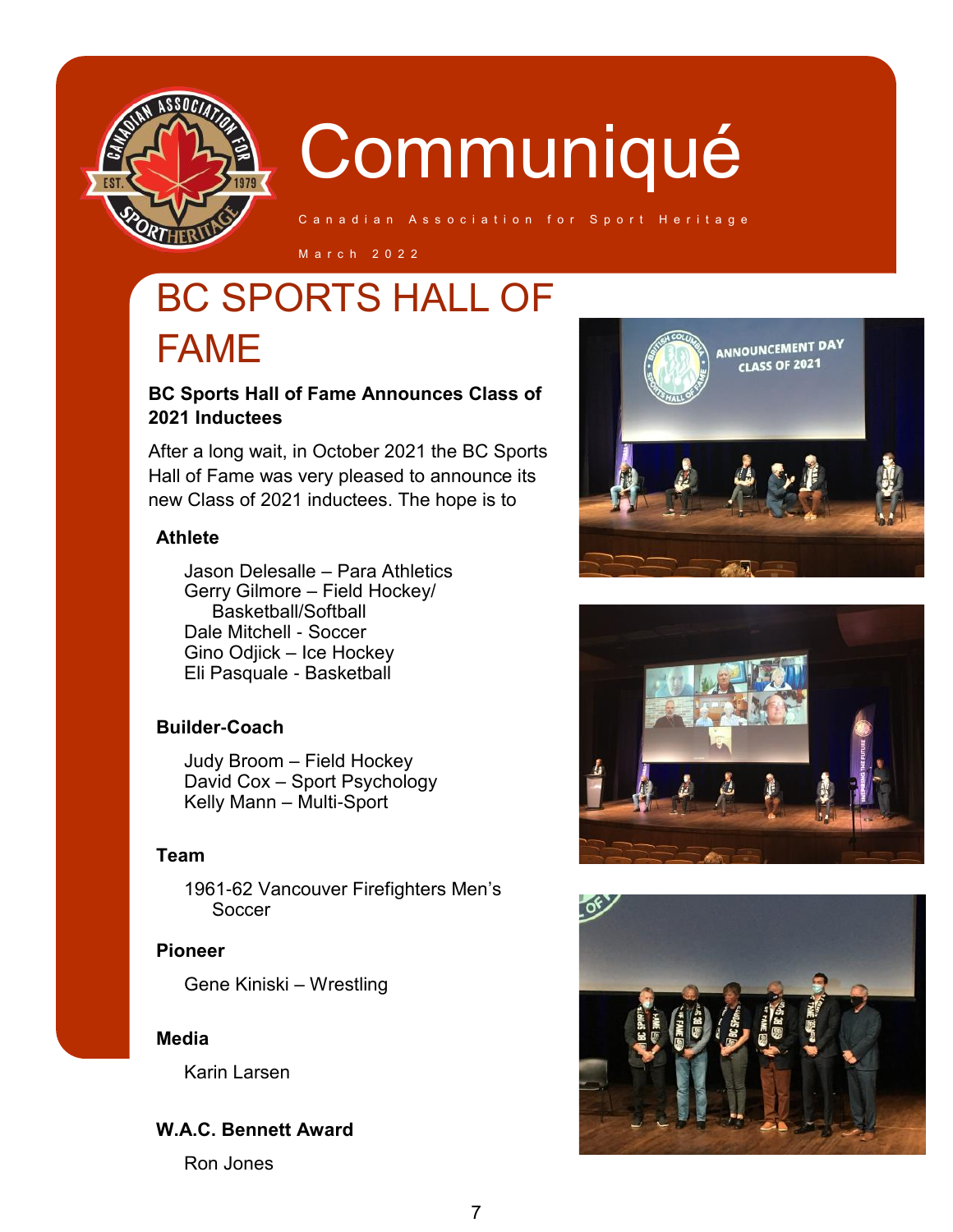

C a n a dian Association for Sport Heritage

M a r c h 2 0 2 2

### NEW BRUNSWICK SPORTS HALL OF FAME

The New Brunswick Sports Hall of Fame's latest exhibit titled "Racism in Sports" features our six black hall of famers. This exhibit was created to get people to think about the obstacles and challenges that our black athletes and builders have tackled while achieving great success such as being shut out from participation, lack of support, no credit given, and difficulty with access to sports due to racism.

Our goal at the NB Sports Hall of Fame is to remember history as it truly was so it's not repeated and give credit where it's due! As we say…by honouring our best, we inspire the rest!

You can learn about these inspiring hall of famers here. <https://www.nbsportshalloffame.com/black-history-month>

**SLACK HALL OF FAMERS . MEINDRES INTRONIJES NOIR** 

The exhibit has been on display since February 1 to coincide with Black History Month.

#### **RACISM IN SPORTS** Le racisme dans le sport